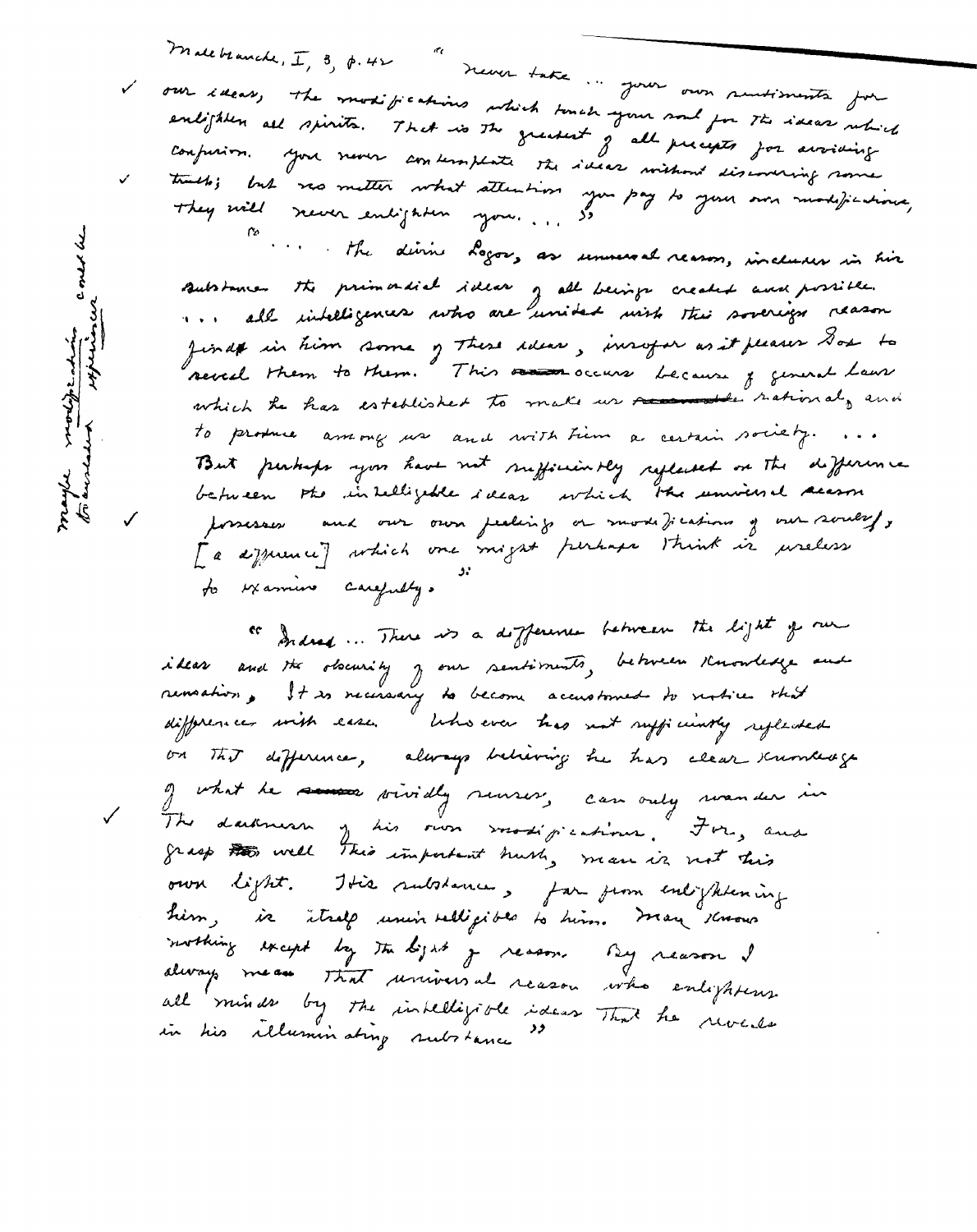machanche  $I, s, p$  43. "breaks reason, our soul, the human spirit, the purest and most p sublime intelligences can indeed me the light; but they cannot produce it or draw it from Their own resources; they Cannot generate it from Their son substance. They can discover the can find only rentiments, often lively, but always obscure and confused, only modalities full of darkness. In a word, They cannot by can remplating Themselves, also cover trush. They cannot rowish Themselves out of Their own substance. They can find the life of intelligences only in the universal reason which animates all spirits so

It is solety the divine dopes who enlightens us by the intelligible ideas which he possesses; for there are not two or swead wisdoms, two or suced universal Reasons. Trust is immulable, necessary, etcend, The same in time and in sternity, The same among use eterned Logos speaks The same language to all people, to the Chinese and to the Tartars as to the French and Spanish; and if They are not equally enlightened, it is because they are unequally attentive ...

CC Sod ... Knows pain because he knows what that modification of the soul in, in which pain consists. The Known it because it is be alone who causes it in us ... The knows it because has Knowlage has no limits. But he does not sense it, for Then he would be unhappy. To Know pain is not to sense it. "

Р. 44

که ب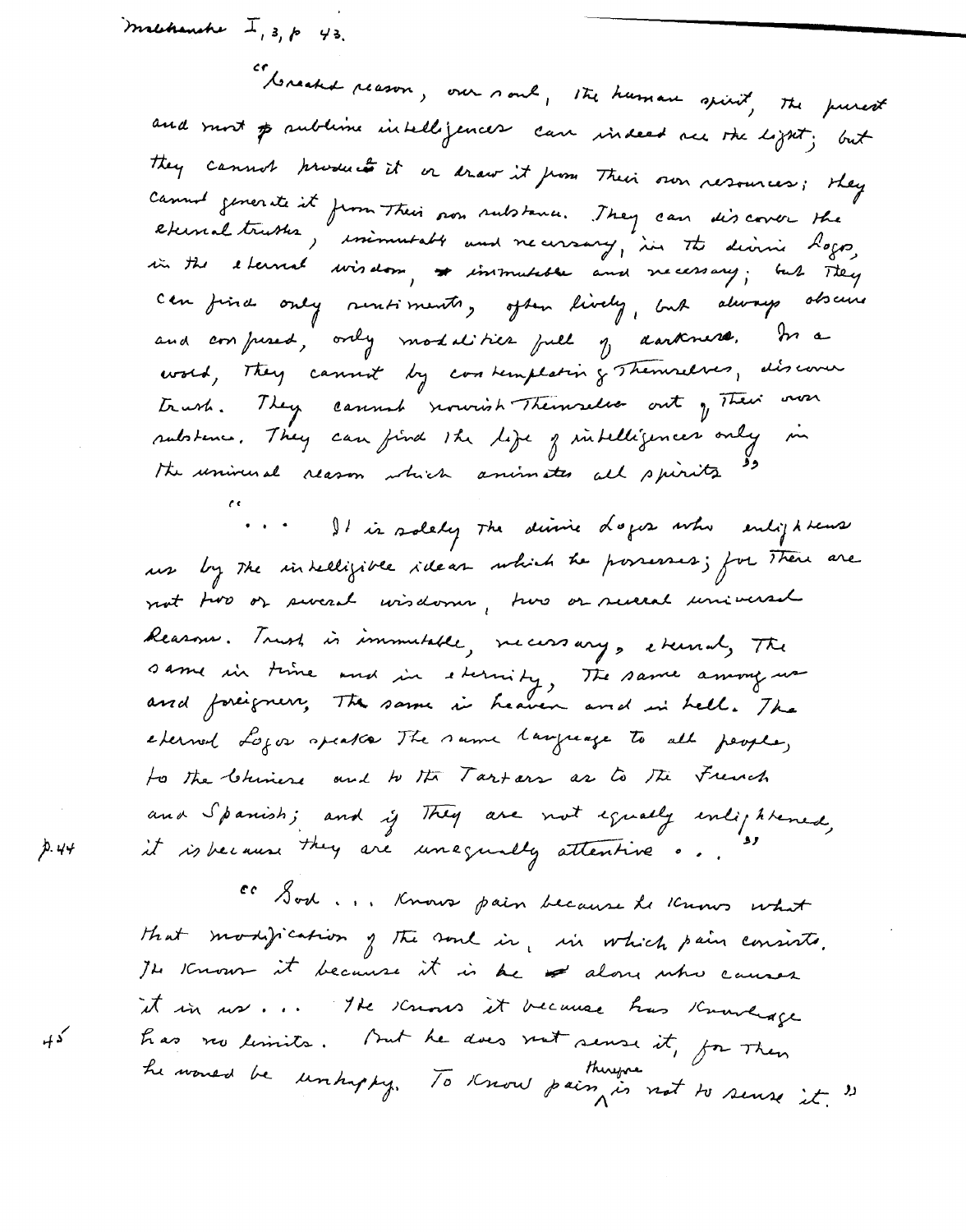$0.45$ 

" " is in insiste that to feel pair is to know not to know it by the light [ g Sod ] and by widersee, in a word, it is not to know its nature, and Thus, to speak exactly, it is not to know it. To feel pain, for either what it is, or what is that modality , our being which makes us un trappy. But to scuow is to have a clear idea of the nature of the object [Known] and to discover its several relationships by light and by evidence. cc I know alcosty the parts g space because I can ree undent Their relationships. I see cleanly that similar triangles have Their sides proportional, that There is no plane triangle whose three angles are not equal. to two rights. I see there truths alcarly, or These relationships, un the idea us archetype of experiences for This idea is no luminous that is it is by

are produced; and it is so productive of huther that all spirits in concert will never exhaust it."

ce It is not The same wish my own being. It I have no idea j it! I dis not see its archeby pe. I cannot discover the relationships of the mode fications which affect my spirit. I cannot, by turning myself fourard myself, recognize any , my jeculter or myself dans not teach the me That I am, Had I Think, Had I will, that I reuse, That I suggery the, but it does not let me know what I am, the nature , my thought, , my will, of my feelings, my passious, my pain, nor The

 $46$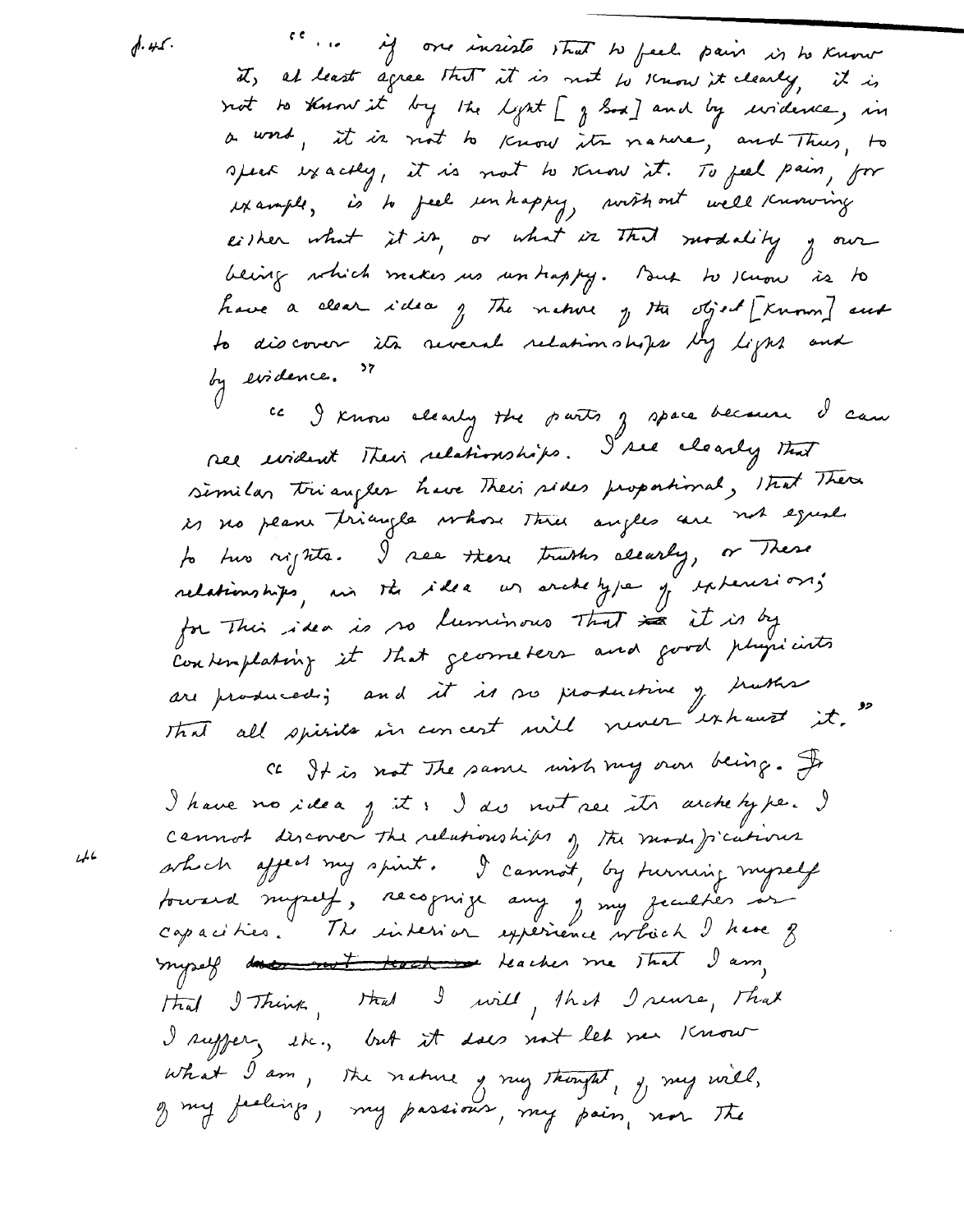relations there things have arring themselves, because still a glance having no idea of my soul and failing to see in it it discover either what it is, nor The modalities growing it is capable, were in deed the relationships among these<br>modalities, relationships which I serve vividly methods<br>Knowing Them. All This ... because ... I am not very own light, my rulstance and my modalities are nothing but to reveal to me the idea or and type which represents The nature y spiritual beings; for if my subtance were intelligible # by they is in they, if it were luminous, is it could enlighten me, ... certainly<br>I could nee and the by contemplating myself that I am capable of being touched by ruch and ruch sentiments which I have never experienced, and g which I skall perhaps never have any scumeage. luminus in itself ] of a concert to know the sweetness of harmony; and although I had never tasted a sectain fruit, I could have -I do not say sensed, but Known with suidence the nature of the feeling it excites in me. But since one cannot know the reasons of the endities except in the reason which emporer Them in an intelligible manner, although it cannot serve myself except in myself, it is not with only in it [reason] that I can discover what I am and the modelities of which my nature in resceptible, and, with freater recoons it is only in it that I can discover the principees of the sciences and all the truths capable of alluminating the spirit."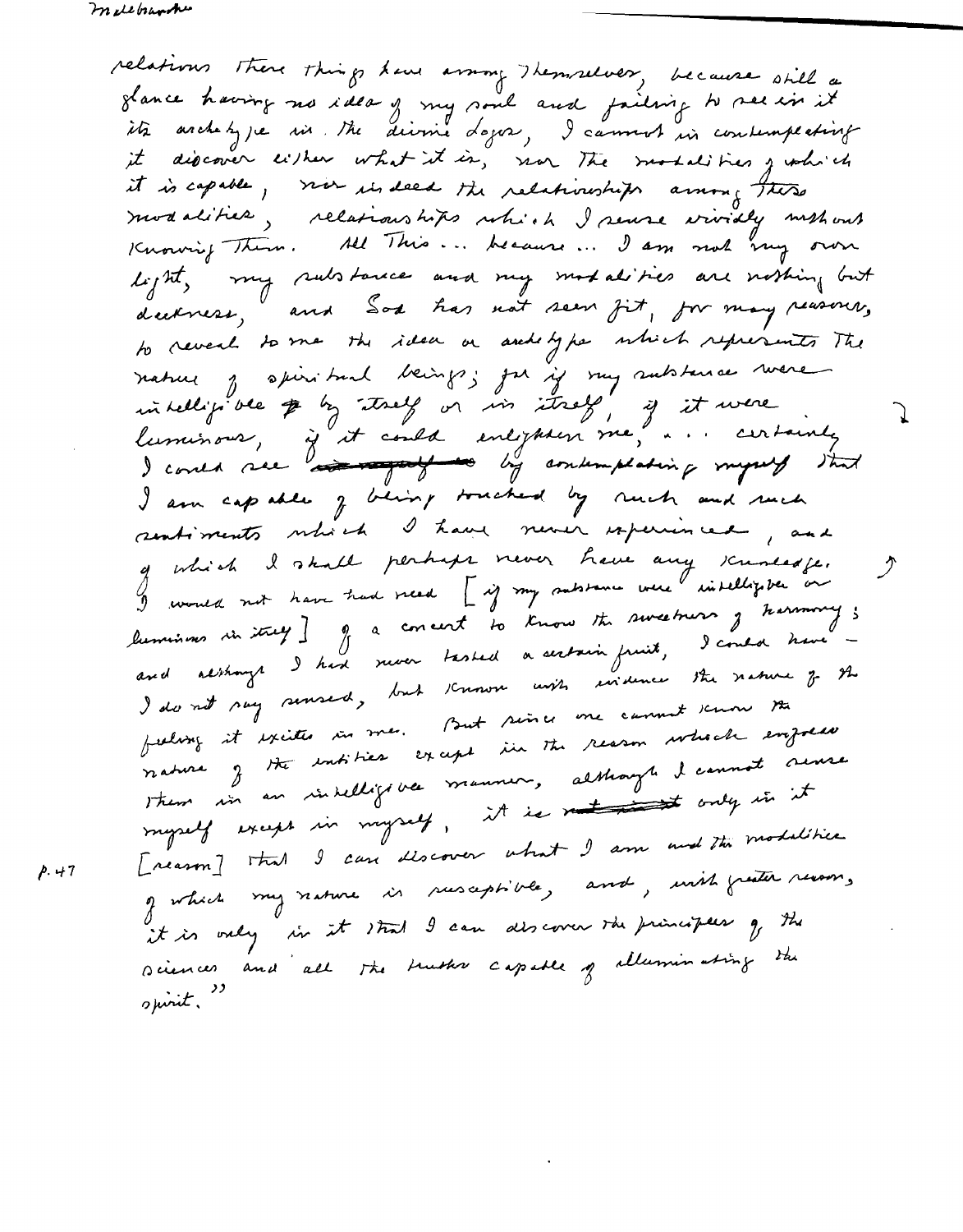Ariste [ the stadent ] ... I believe that there are issuential differences between treating and rensing, between ideas that enlighten the spirit and the sentiments which touch it; I agree strat although I seuse myself only in myself, I cannot know what I am except in messen the reason which contains the architype of<br>my being and the invilligible ideas of all thing." VIII Théodore) the beacher ] ... Acistoriques h, but distinguish well between our idear and our sentiments (= peeings, opinious, remation ? Surther point: stirtinguish well and all those entertaining jantoms... will not lead you into error. Reways rise about syourself, your modalities are only.<br>Oradour: Remember it! Rise higher, as far as reason, and you will rue lijat. Silence your seuses, your i'm equivains, and your passions, and you will hear 12 june voice g interior trusts, the clear and irritant replies of our common tracter. Trever confuse the classity which results from the comparison givear wish the vividness of rentiments which touch and shake us. The more lively our rentiments are, the more They speech Larkners. The more our fantasies are serrible in agreeable, the more They appear to have bodies and reality, the more daugerous They are and apt to seduce us. Dissipate and defy Them. In a word, flee everything that trucker you, and run and attach yourself to everything that enlightens you. One must joilour reason in spite y the caresses, the menaces, the insults of the boody to which we are<br>united ... I Alloke does not guite unauntant; Theyne<br>I revenue continues] . I Muse does not beech man. It is because I am not your master or your doctor [properson]. It is because I am only a monitor, who valument perhaps, but not very exact and not well heard. I speak to your surr.<br>Manually I only mule too much noise. But our only master

,ի. 47.